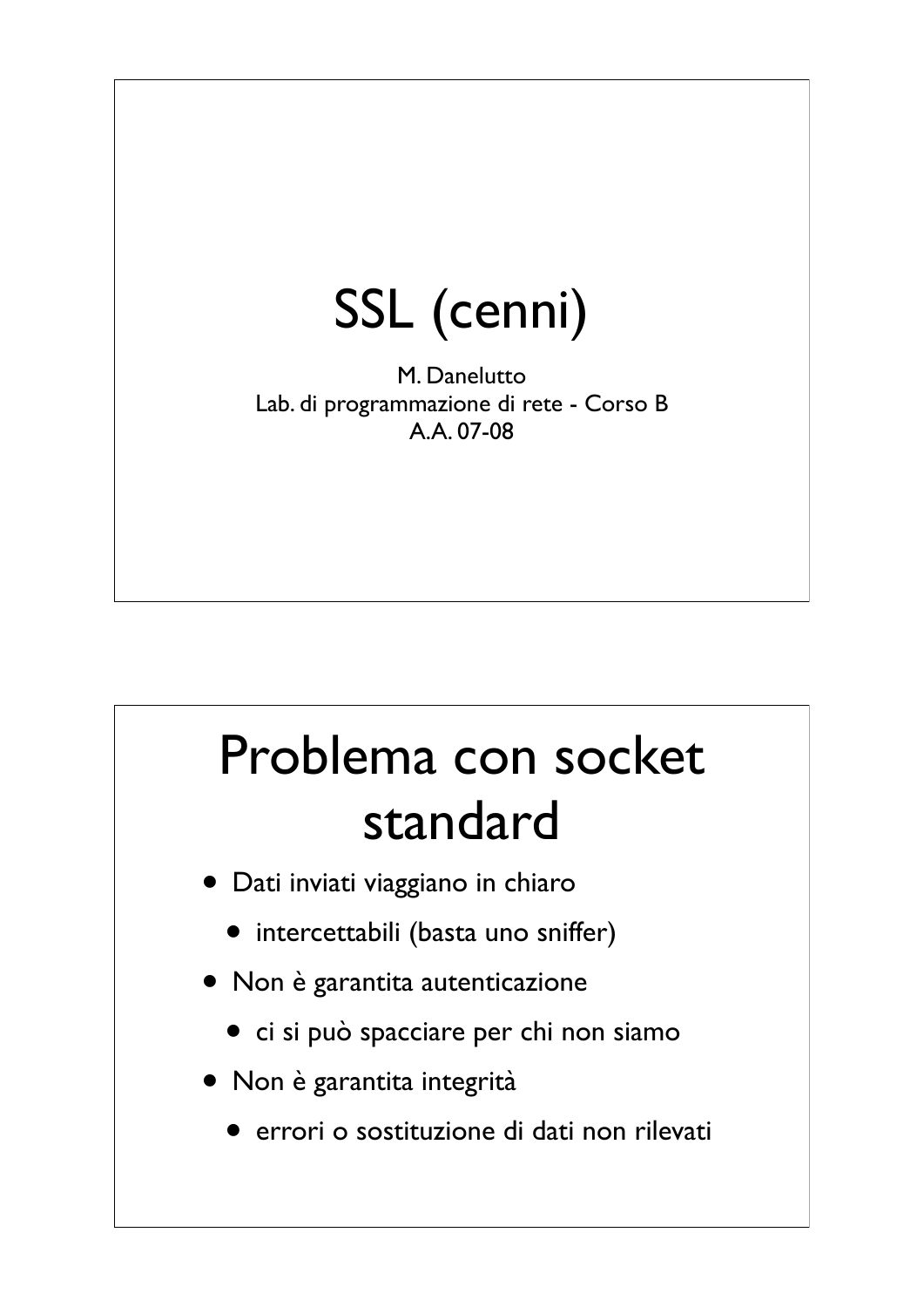## SSL: secure socket layer

- Supporta sicurezza, autenticazione e integrità
	- prima era un pacchetto separato (JSSE fino all 1.4) per ragioni "strategiche"
	- adesso è parte integrante di SDK
		- package javax.net.ssl

# "Protocollo" SSL

- utilizzo chiavi pubbliche/private per scambio di una chiave di sessione (simmetrica)
	- occorre chiave pubblica certificata
- checksum/digest
- algoritmi configurabili
	- handshake iniziale per agreement su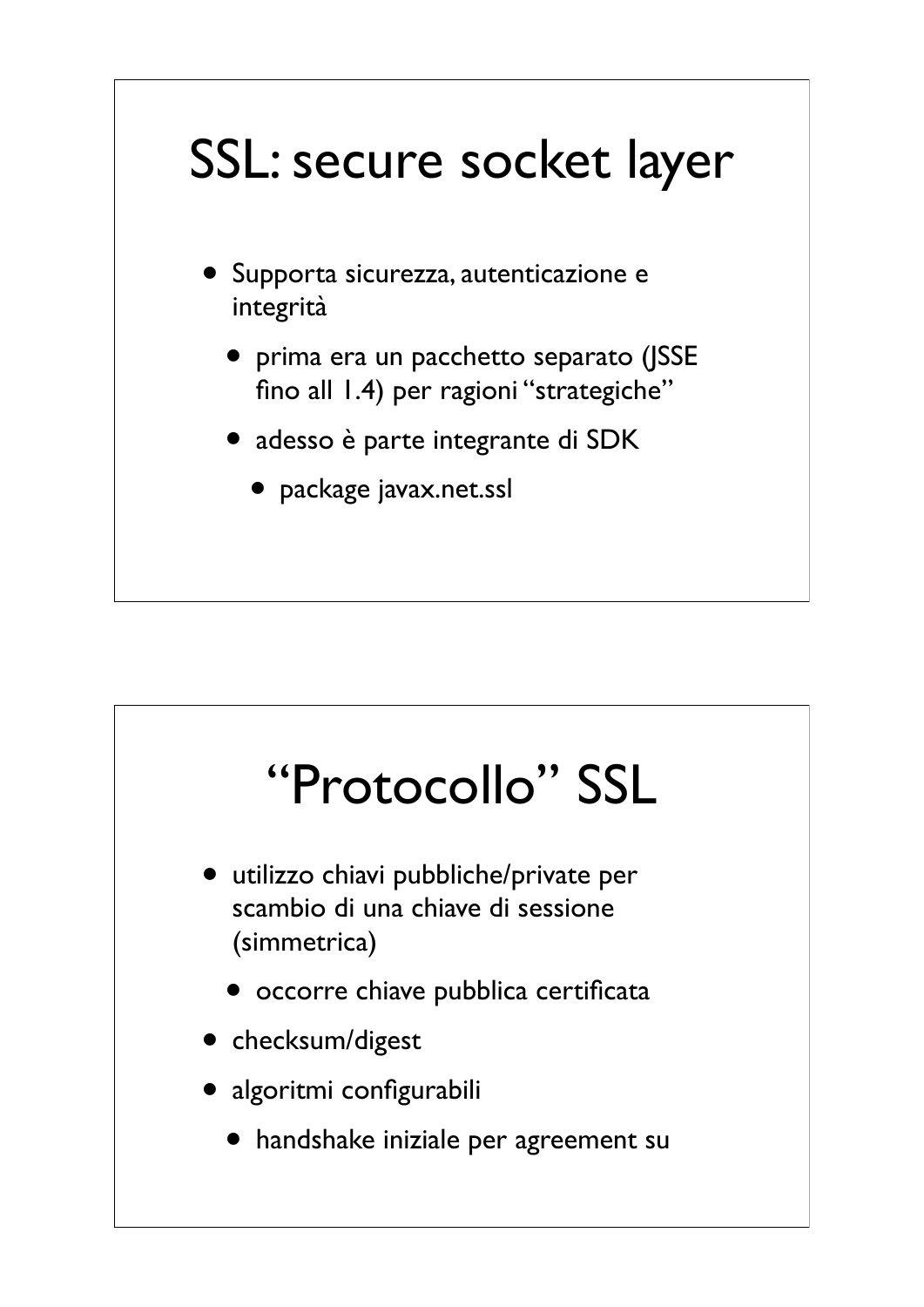### SSL: costo

- Fase di inizializzazione costosa
	- generazione e scambio della chiave simmetrica
- A regime
	- cifratura e decifratura di tutti i pacchetti con aggiunta del checksum/digest

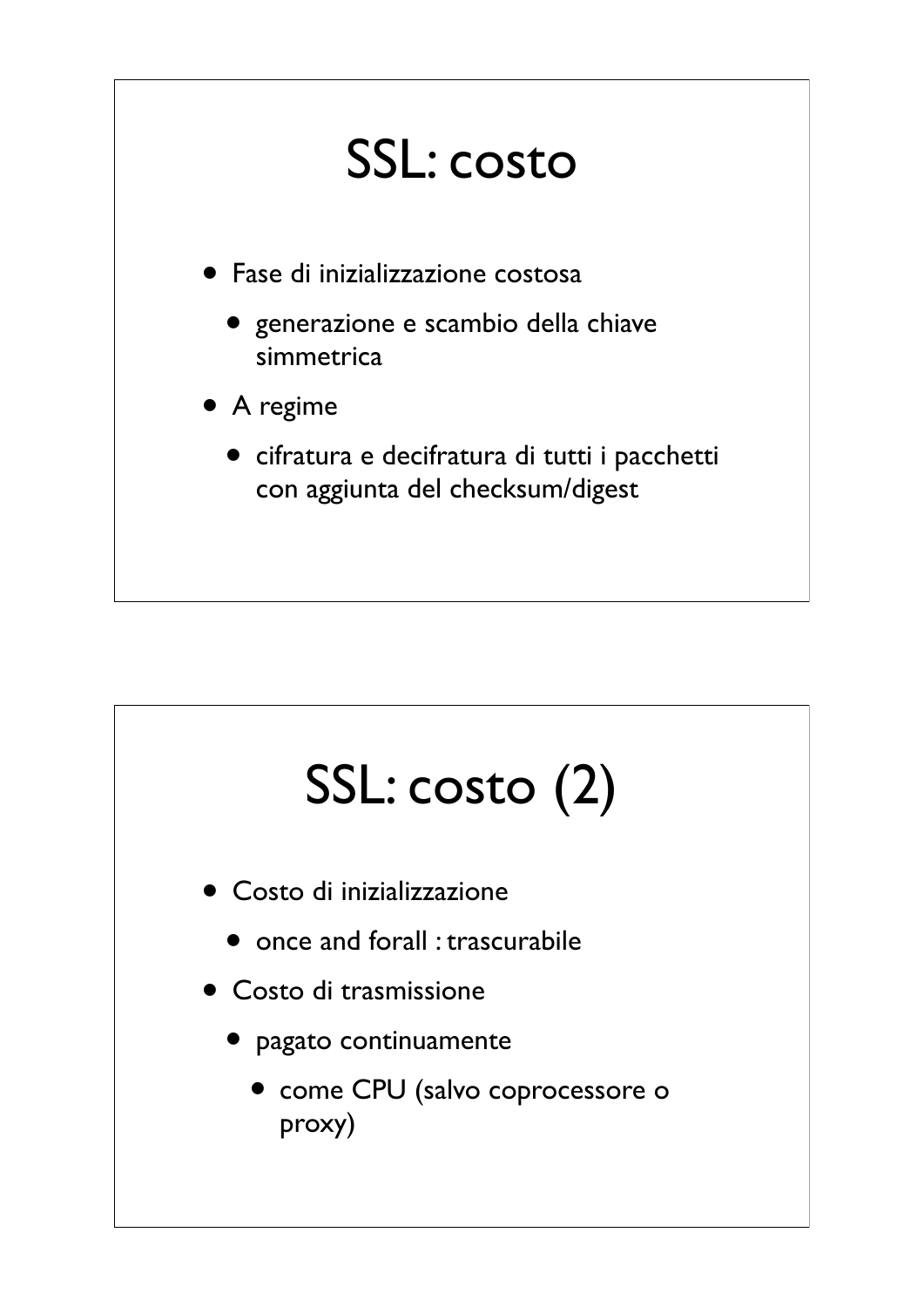

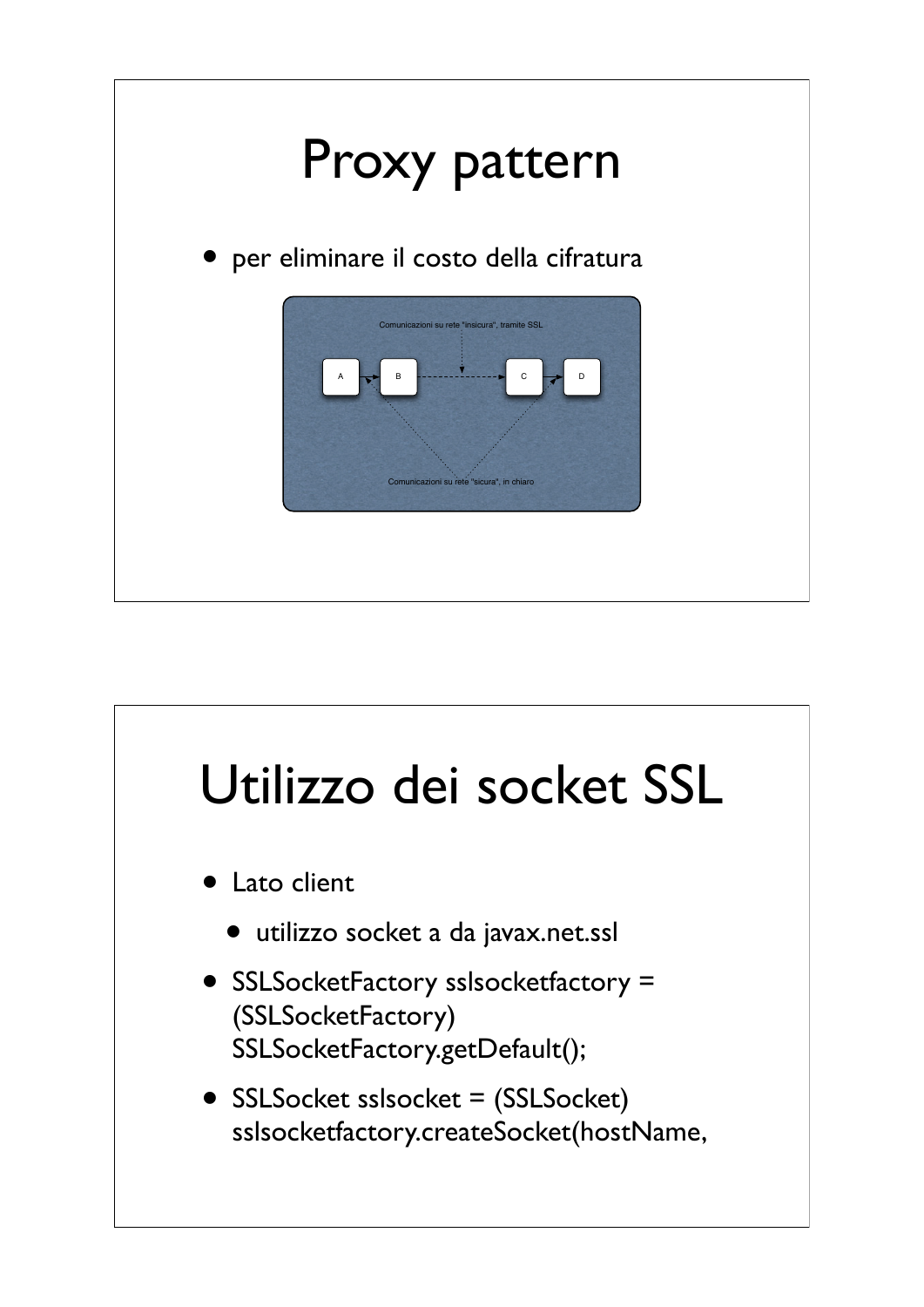

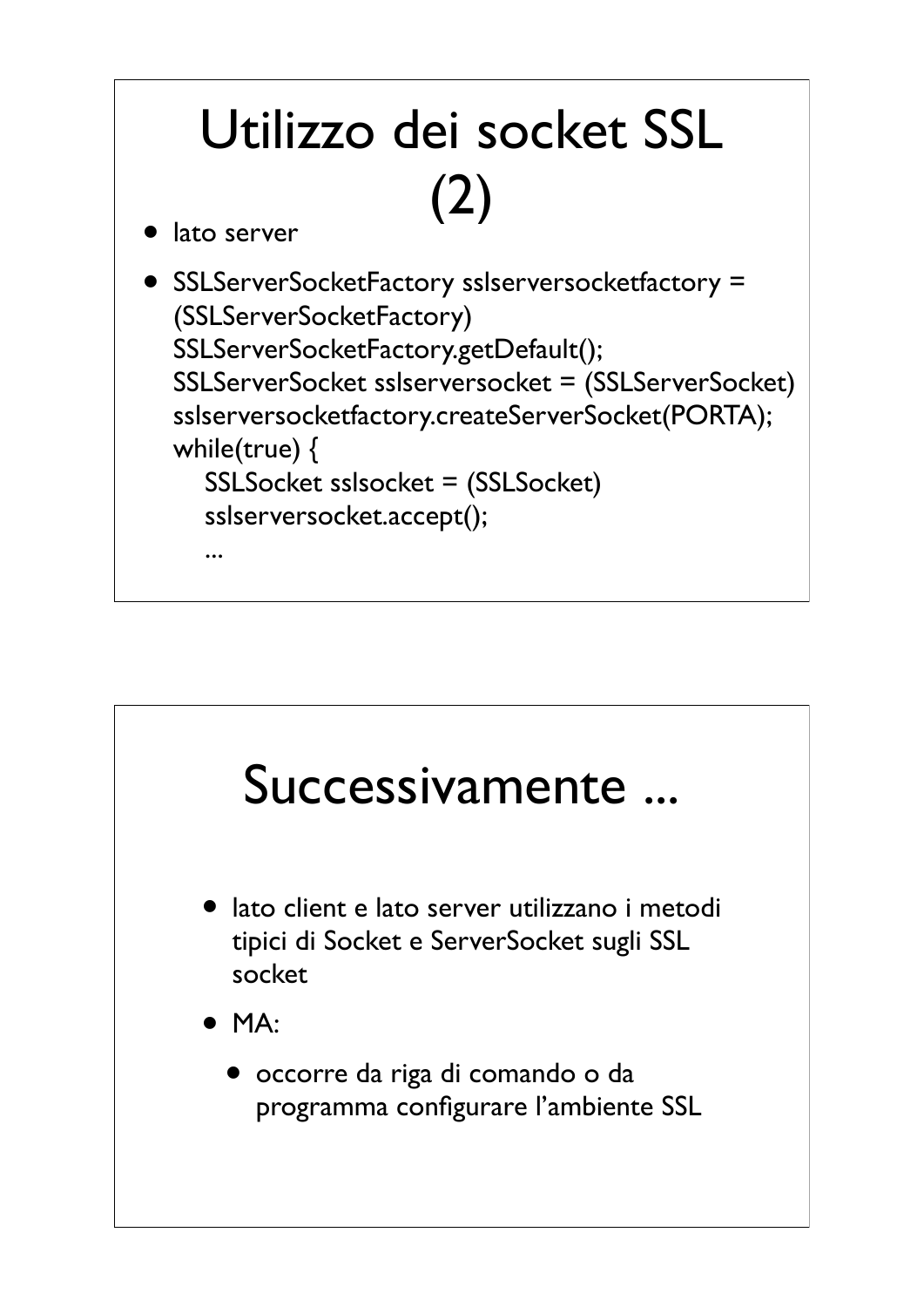# Da riga di comando (1)

- generazione di un keystore (con coppie di chiavi per il server)
- keytool -genkey -keystore ks1 -keyalg DSA
	- chiede dati (e passwd) e genera coppia di chiavi/certificato

```
[marco-daneluttos-macbook:~/Documents/workspace/LPRb0708] marcod% keytool -genkey -
keystore ks1 -keyalg DSA
Enter keystore password: pippopluto
What is your first and last name?
  [Unknown]:What is the name of your organizational unit?
 [Unknown]: D
What is the name of your organization?
  [Unknown]:What is the name of your City or Locality?
  [Unknown]:What is the name of your State or Province?
 [Unknown]:What is the two-letter country code for this unit?
 [Unknown]:Is CN=Marco Danelutto, OU=Dip. Informatica, O=Univ. Pisa, L=Pisa, ST=PI, C=IT correct?
 [no]:Enter key password for <mykey>
     (RETURN if same as keystore password): 
[marco-daneluttos-macbook:~/Documents/workspace/LPRb0708] marcod%
```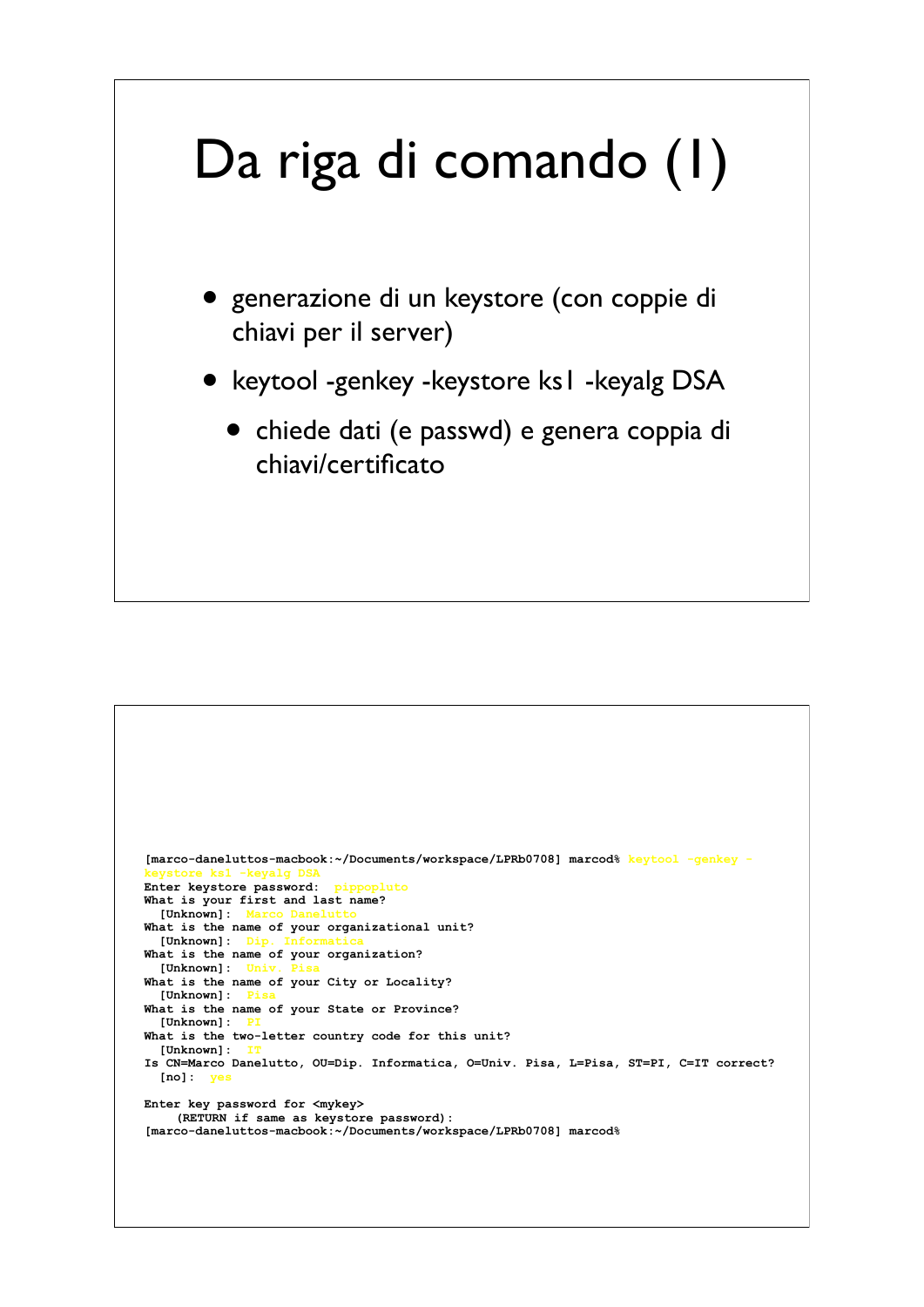# Da riga di comando (2)

lancio del server con comando:

• java -Djavax.net.ssl.keyStore=ksl

-

Djavax.net.ssl.keyStorePassword=pippoplut o ssl.SimpleServer

• si passa il keystore e la passwd per accederlo da riga di comando (ATTENZIONE! si può vedere con un

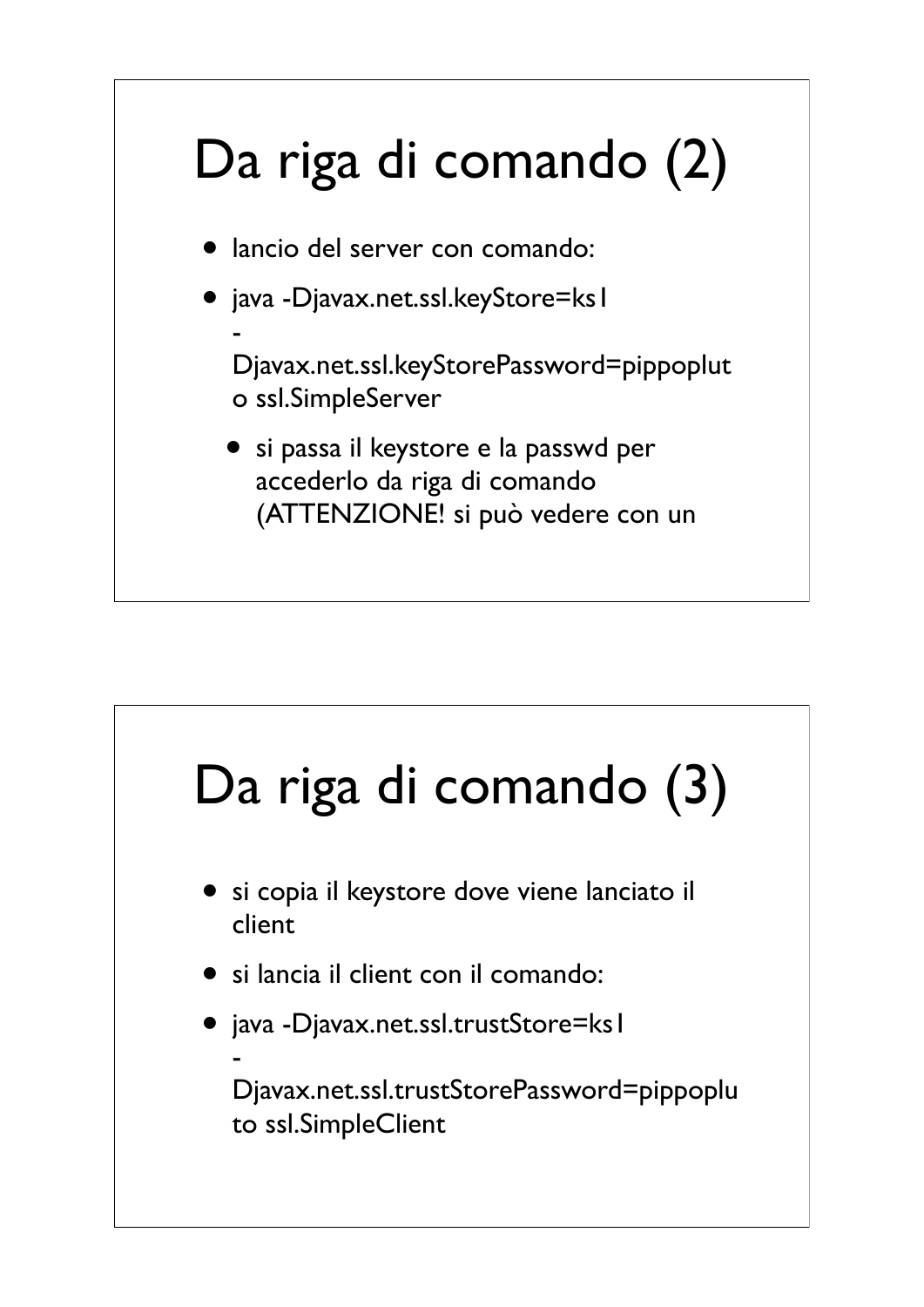# Da riga di comando (4)

- se vogliamo "vedere" cosa succede:
- -Djava.protocol.handler.pkgs= com.sun.net.ssl.internal.www.protocol -Djavax.net.debug=ssl

### Versione senza trace

#### **CLIENT**

**[marco-daneluttos-macbook:~/Documents/workspace/LPRb0708] marcod% java - Djavax.net.ssl.trustStore=ks1 -Djavax.net.ssl.trustStorePassword=pippopluto**  Ciao come vaBene **passo e chiudo [marco-daneluttos-macbook:~/Documents/workspace/LPRb0708] marcod%**

#### **SERVER**

```
[marco-daneluttos-macbook:~/Documents/workspace/LPRb0708] marcod% java -
Djavax.net.ssl.keyStore=ks1 -Djavax.net.ssl.keyStorePassword=pippopluto 
ssl.SimpleServer
Ciao come va
Bene
passo e chiudo
^C[marco-daneluttos-macbook:~/Documents/workspace/LPRb0708] marcod%
```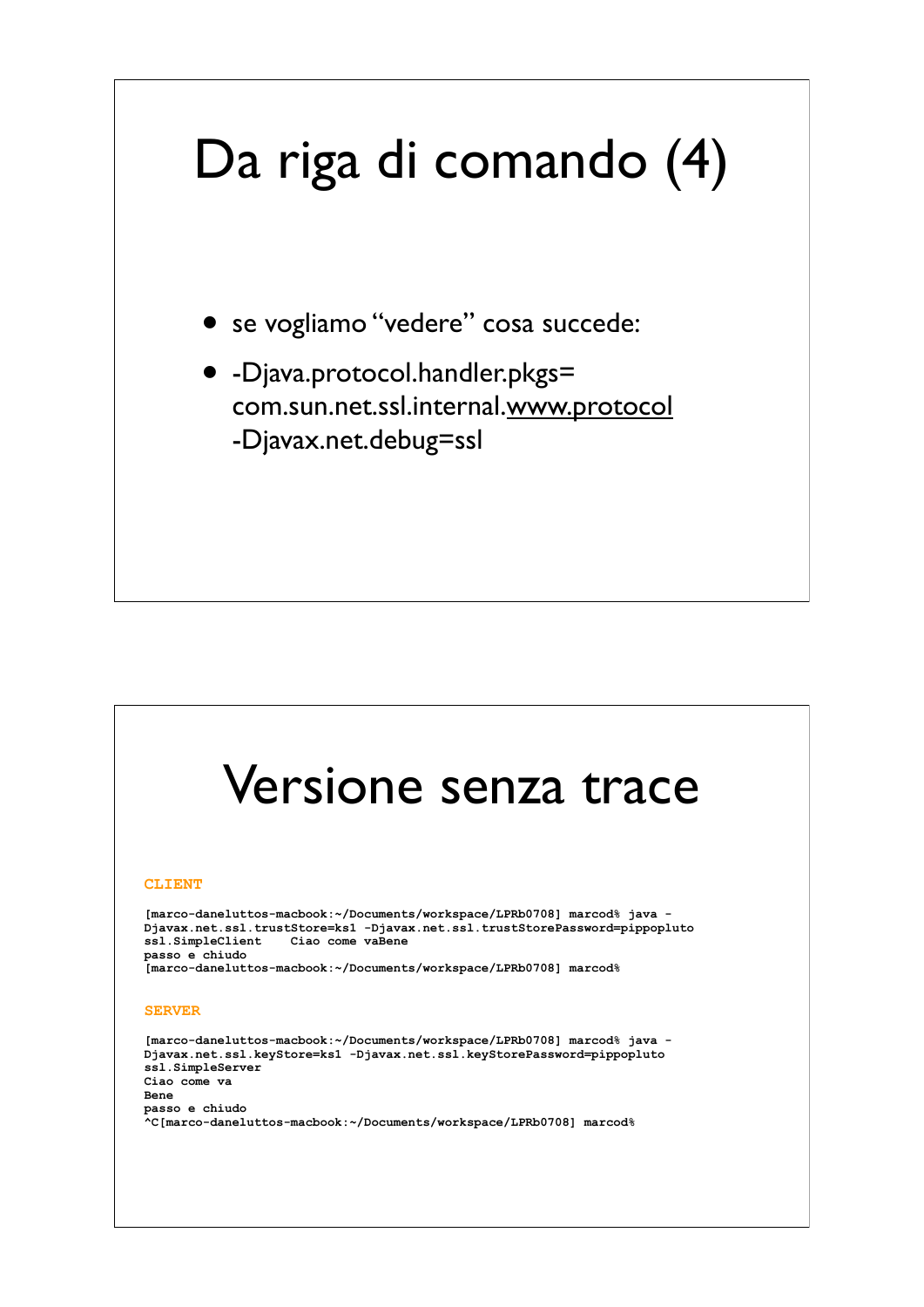### Versione con trace

#### **CLIENT**

**[marco-daneluttos-macbook:~/Documents/workspace/LPRb0708] marcod% java - Djavax.net.ssl.trustStore=ks1 -Djavax.net.ssl.trustStorePassword=pippopluto - Djava.protocol.handler.pkgs=com.sun.net.ssl.internal.www.protocol - Djavax.net.debug=ssl ssl.SimpleClient setting up default SSLSocketFactory use default SunJSSE impl class: com.sun.net.ssl.internal.ssl.SSLSocketFactoryImpl class com.sun.net.ssl.internal.ssl.SSLSocketFactoryImpl is loaded keyStore is : keyStore type is : jks keyStore provider is : init keystore init keymanager of type SunX509 trustStore is: ks1 trustStore type is : jks trustStore provider is : init truststore adding as trusted cert: Subject: CN=Marco Danelutto, OU=Dip. Informatica, O=Univ. Pisa, L=Pisa, ST=PI, C=IT Issuer: CN=Marco Danelutto, OU=Dip. Informatica, O=Univ. Pisa, L=Pisa, ST=PI, C=IT Algorithm: DSA; Serial number: 0x475f04b4 Valid from Tue Dec 11 22:44:20 CET 2007 until Mon Mar 10 22:44:20 CET 2008 init context trigger seeding of SecureRandom done seeding SecureRandom instantiated an instance of class com.sun.net.ssl.internal.ssl.SSLSocketFactoryImpl**

## Versione + corretta (keystore non

- Sul server si generano le chiavi
	- keytool -genkey -keystore kss -keyalg DSA
- poi si esporta un certificato
	- keytool -export -keystore kss -file certif.cer
- il certificato si importa sul keystore del client
	- keytool -import -file certif.cer -keystore ksc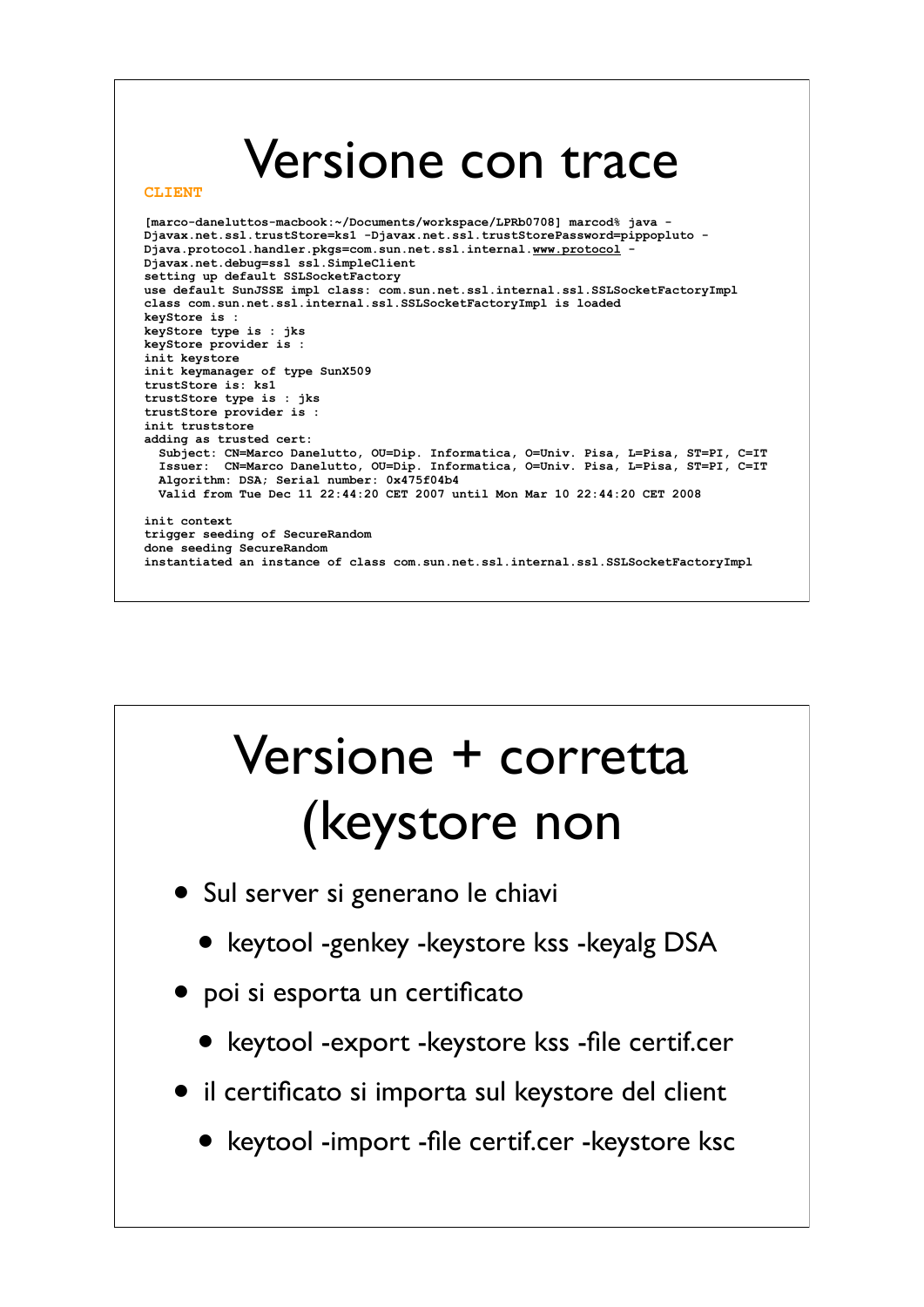

### Tool per vedere pacchetti (solo da root) • tcpdump • front end grafico: ethereal • permette di copiare su file tutti i pacchetti che passano su una interfaccia • e di vederne il contenuto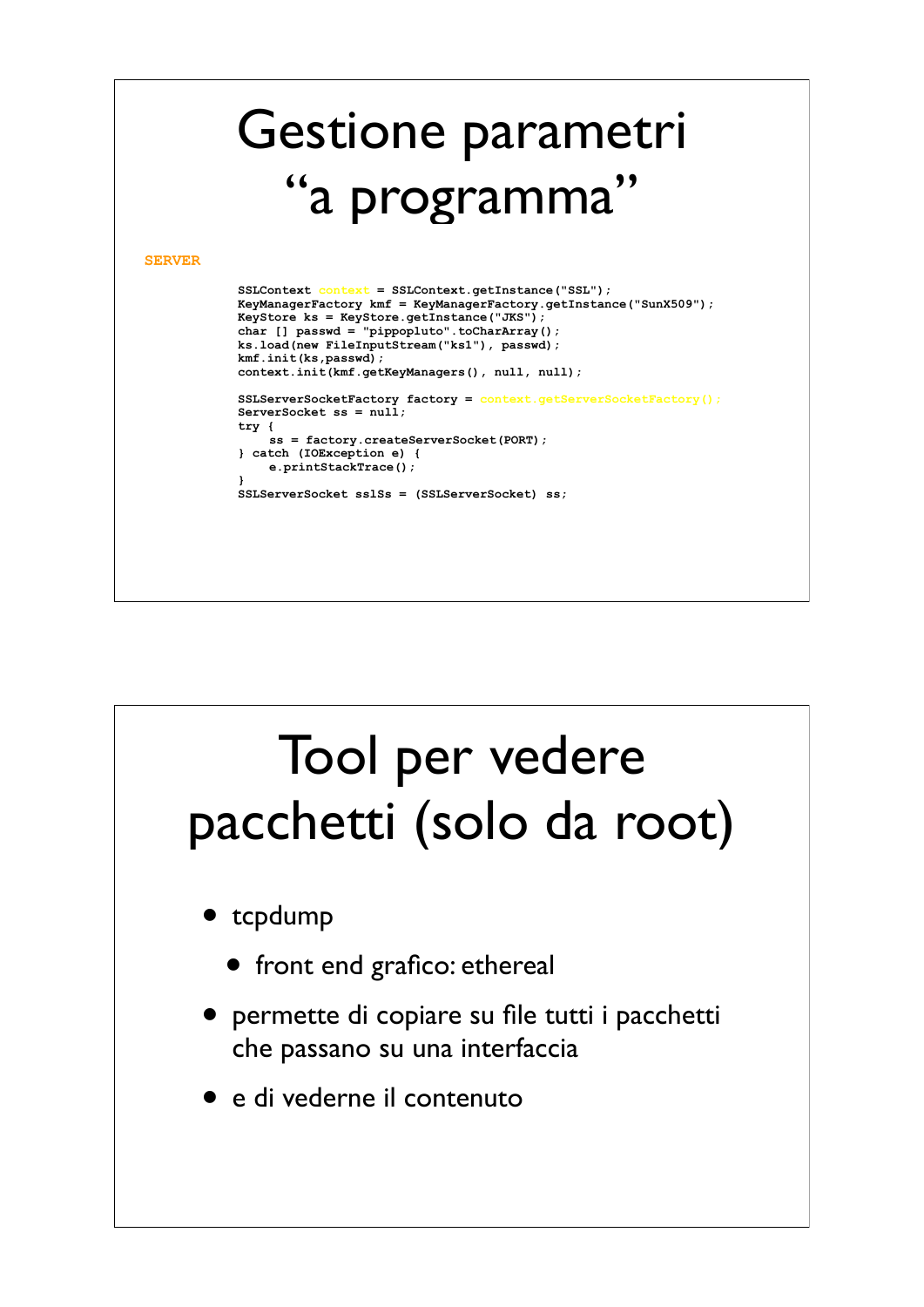### Esempio di comandi

- cattura di una traccia
	- sudo tcpdump -i en0 -s 0 -w PCK.dat
- lettura di una traccia catturata
	- tcpdump -s 0 -n -e -x -vvv -A -r PCK.dat

### Esempio di output

**22:19:46.759764 AF IPv6 (30), length 88: (hlim 64, next-header: TCP (6), length: 44) ::1.58954 > ::1.23: S, cksum 0xed84 (correct), 334879346:334879346(0) win 6 5535 <mss 16324,nop,wscale 2,nop,nop,timestamp 583866323 0,sackOK,eol> 0x0000: 6000 0000 002c 0640 0000 0000 0000 0000 0x0010: 0000 0000 0000 0001 0000 0000 0000 0000 0x0020: 0000 0000 0000 0001 e64a 0017 13f5 da72 0x0030: 0000 0000 b002 ffff ed84 0000 0204 3fc4 0x0040: 0103 0302 0101 080a 22cd 17d3 0000 0000 0x0050: 0402 0000 22:19:46.759791 AF IPv6 (30), length 64: (hlim 64, next-header: TCP (6), length: 20) ::1.23 > ::1.58954: R, cksum 0xdb04 (correct), 0:0(0) ack 334879347 win 0 0x0000: 6000 0000 0014 0640 0000 0000 0000 0000 0x0010: 0000 0000 0000 0001 0000 0000 0000 0000 0x0020: 0000 0000 0000 0001 0017 e64a 0000 0000 0x0030: 13f5 da73 5014 0000 db04 0000 22:19:46.773370 AF IPv6 (30), length 88: (hlim 64, next-header: TCP (6), length: 44) ::1.58955 > ::1.23: S, cksum 0x9a08 (correct), 3052571632:3052571632(0) win 65535 <mss 16324,nop,wscale 2,nop,nop,timestamp 583866323 0,sackOK,eol> 0x0000: 6000 0000 002c 0640 0000 0000 0000 0000 0x0010: 0000 0000 0000 0001 0000 0000 0000 0000 0x0020: 0000 0000 0000 0001 e64b 0017 b5f2 8bf0 0x0030: 0000 0000 b002 ffff 9a08 0000 0204 3fc4 0x0040: 0103 0302 0101 080a 22cd 17d3 0000 0000**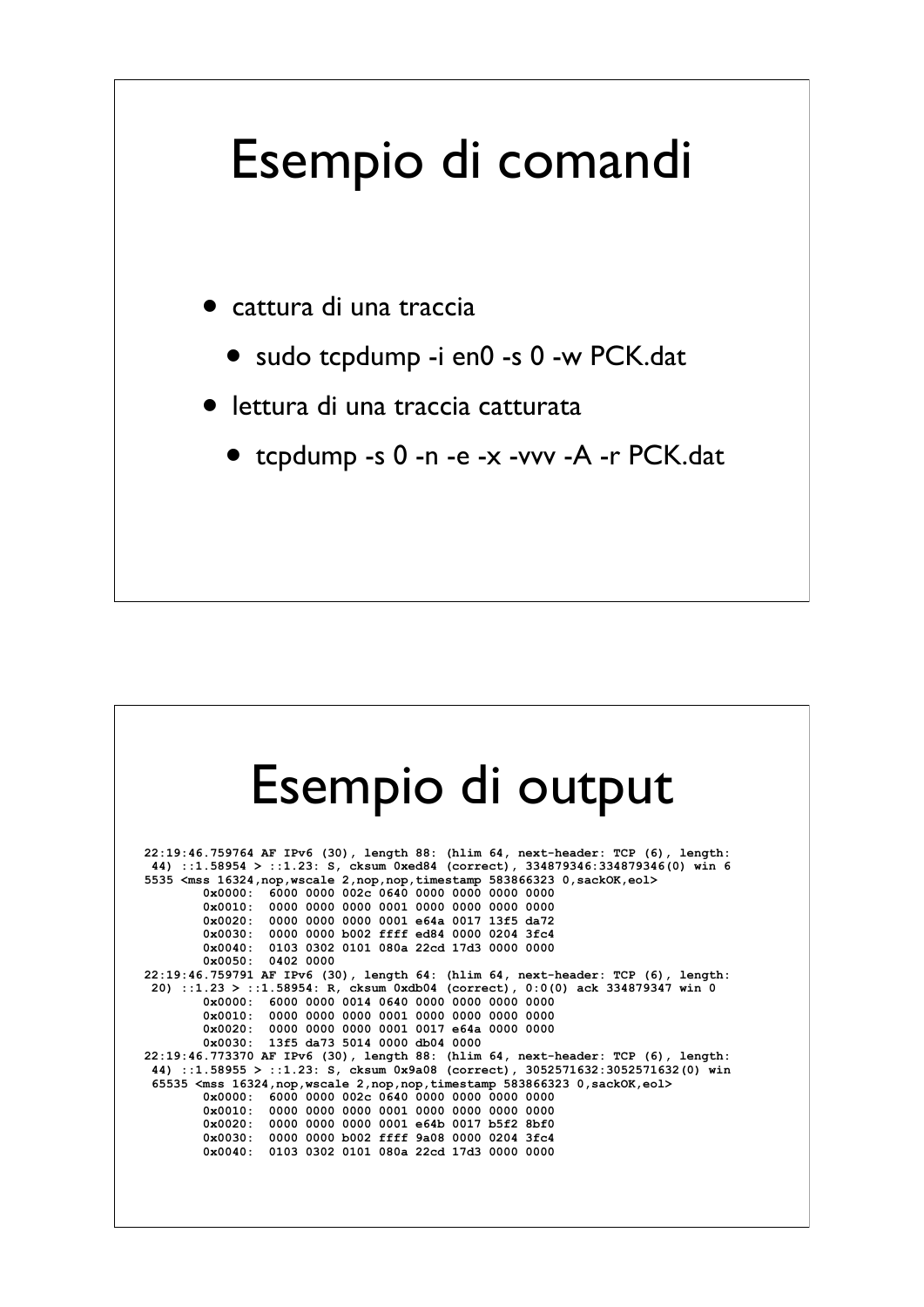### Comandi server

- keytool -genkey -keystore ks1 -keyalg DSA
- keytool -export -keystore ks1 -file certif.cer
- keytool -printcert -file certif.cer
- keytool -import -file certif.cer -keystore ksc
- java -Djavax.net.ssl.keyStore=ks1 -